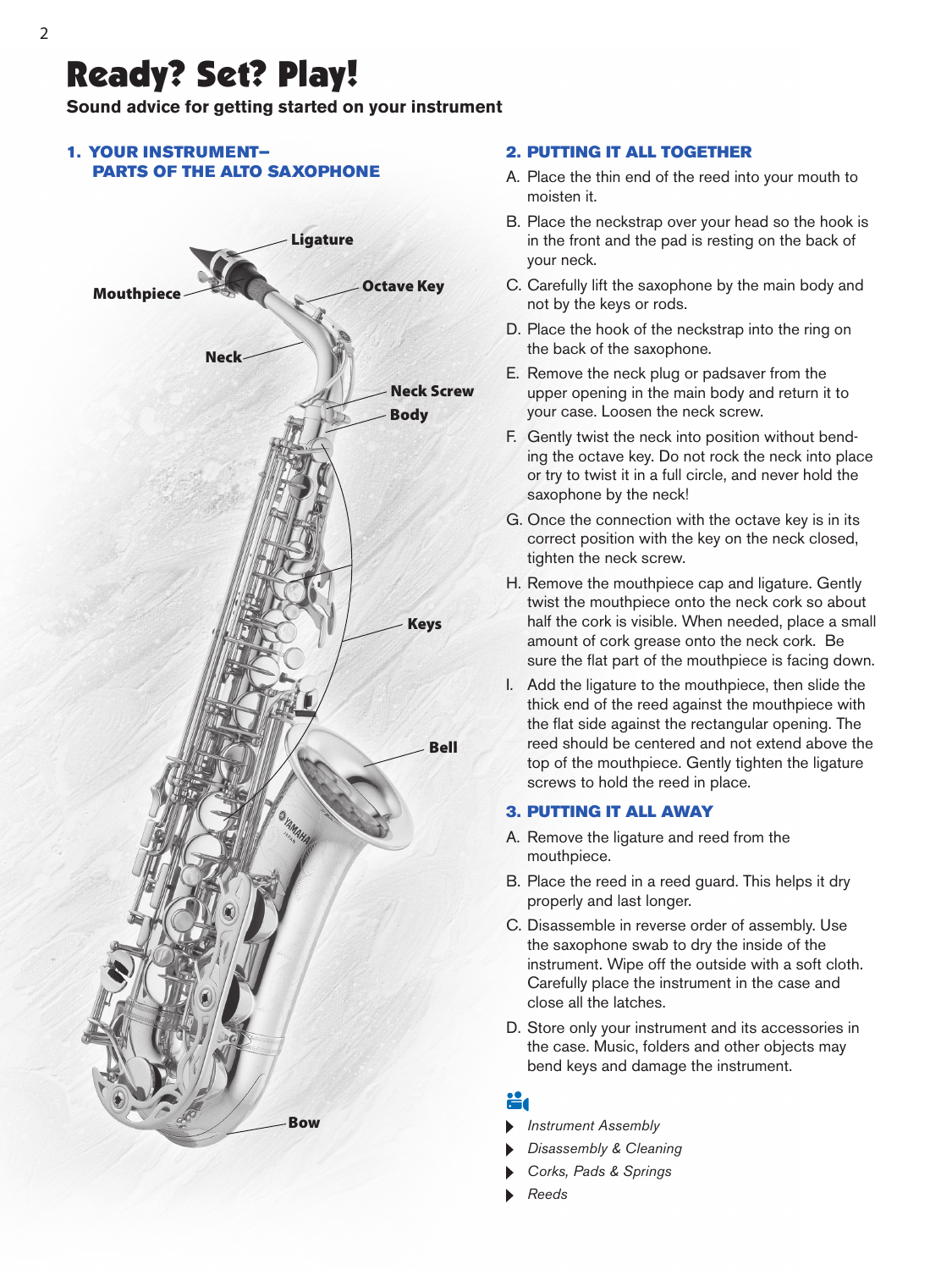# Level 3: Sound Musicianship



The new key signature of **C MAJOR** (concert E-flat) tells you that there are no sharps or flats.



**STYLE MARKINGS** are sometimes used instead of  $\overline{\bigoplus}$   $\overline{4}$   $\overline{4}$   $\overline{2}$   $\overline{4}$   $\overline{2}$   $\overline{4}$   $\overline{2}$   $\overline{2}$   $\overline{2}$   $\overline{2}$   $\overline{2}$   $\overline{2}$   $\overline{2}$   $\overline{2}$   $\overline{2}$   $\overline{2}$   $\overline{2}$   $\overline{2}$   $\overline{2}$   $\overline{2}$   $\overline{2}$   $\overline{2}$   $\overline{2}$   $\over$ the composer would like the music to convey.

**Sweetly** WAY UP HIGH—In this key there are no notes affected by the key signature. Discuss ways in which you can make this sound "sweet."



**BINGO**—Before playing, discuss ways in which you can make this sound "light." Name the key.